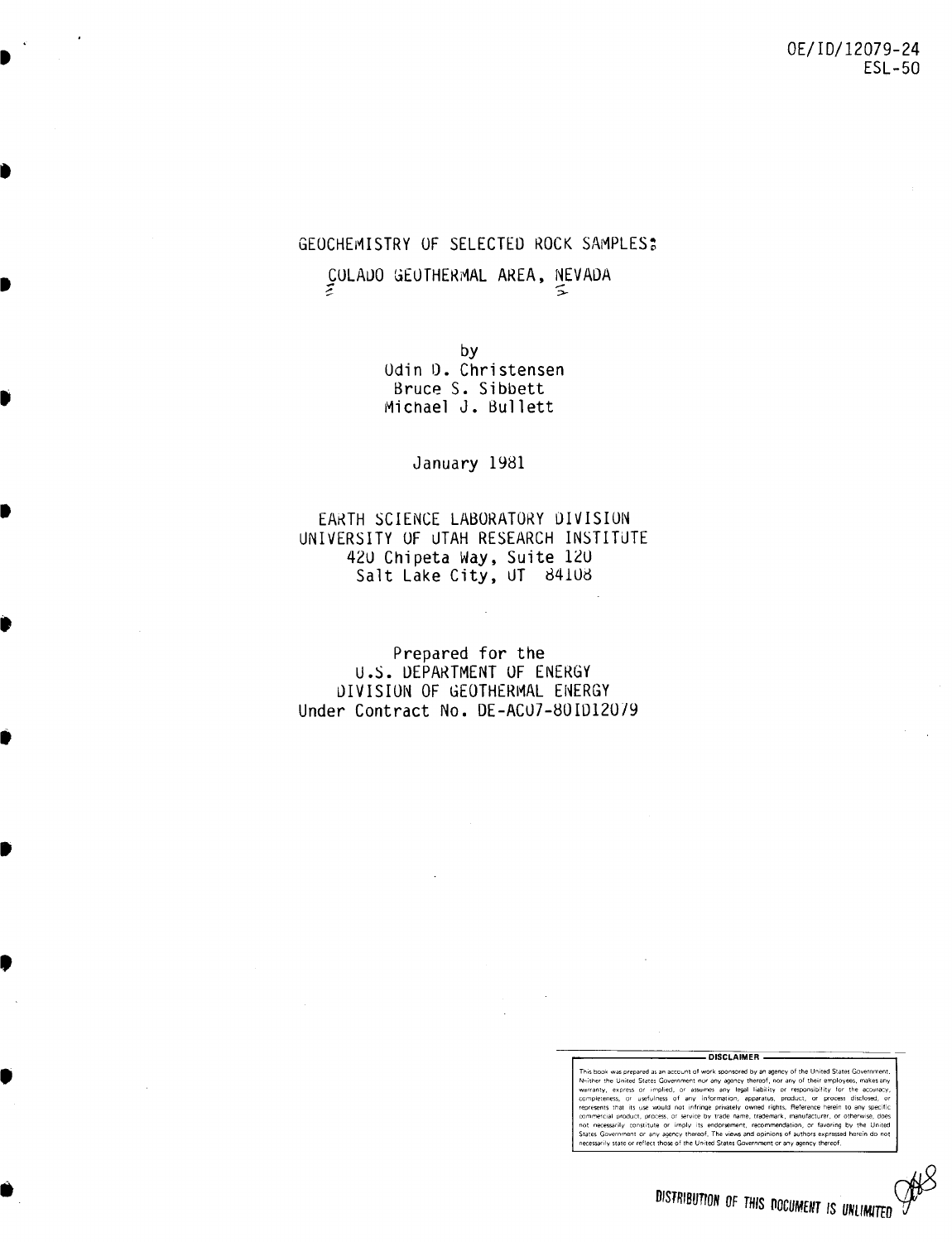### NOTICE

•

..

•

•

t

•

•

•

,

•

This report was prepared to document work sponsored by the united States Government. Neither the United States nor its agent, the United States Uepartment of Energy, nor any Federal employees, nor any of their contractors, subcontractors or their employees, makes any warranty, express or implied, or assumes any legal liability or responsibility for the accuracy, completeness, or usefulness of any information, apparatus, product or process disclosed, or represents that its use would not infringe privately owned rights.

### NOTICE

Reference to a company or product name does not imply approval or recommendation of the product by the University of Utah Research Institute or the U.S. Uepartment of Energy to the exclusion of others that may be suitable.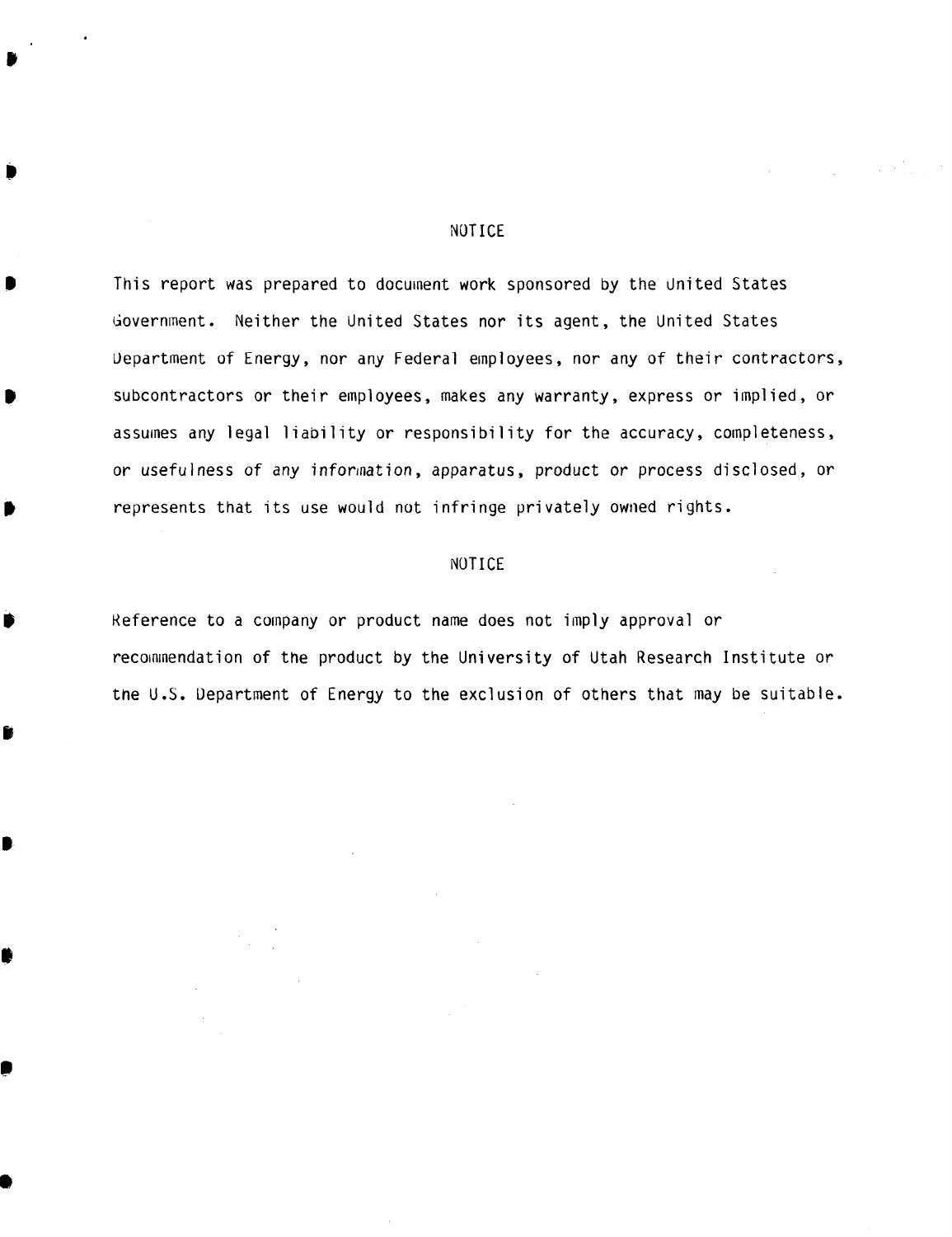## TABLE OF CONTENTS

Ð

Ω

|                                                           | Page                       |
|-----------------------------------------------------------|----------------------------|
|                                                           |                            |
|                                                           | $\overline{\phantom{0}}^2$ |
|                                                           | -3                         |
|                                                           | 9                          |
|                                                           | 10 <sup>°</sup>            |
| <b>ILLUSTRATIONS</b>                                      |                            |
| Figure 1<br><b>TABLES</b>                                 |                            |
| Table 1                                                   |                            |
| Table 2                                                   |                            |
| Taple 3<br>Summary of geochemical data from gradient hole |                            |
|                                                           |                            |

 $\mathcal{L}^{\text{max}}_{\text{max}}$ 

 $\sim$ 

 $\mathcal{A}$ 

 $\sim 10^{11}$  km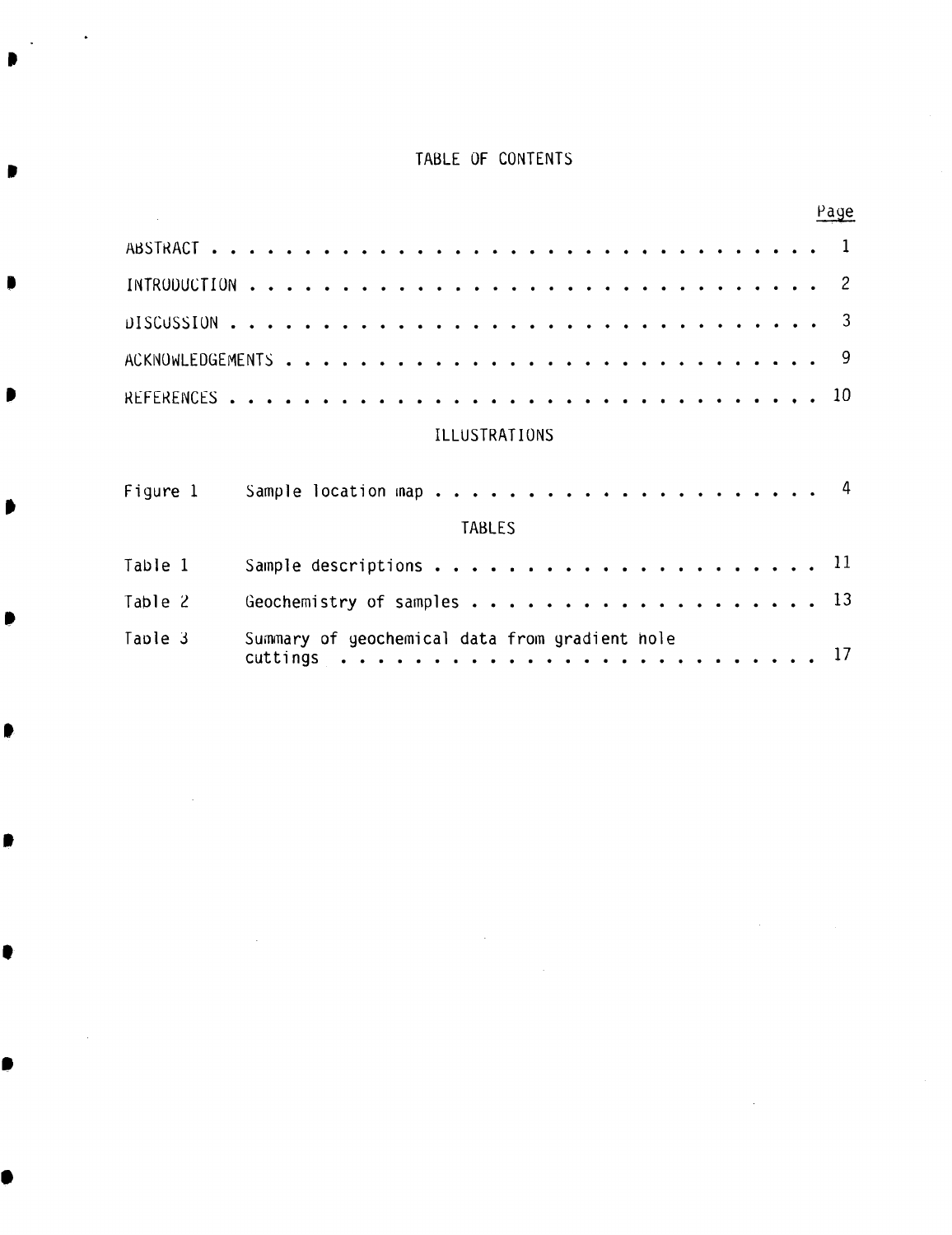#### ABSTRACT

<span id="page-3-0"></span> $\blacksquare$ 

•

•

•

t

•

.,

•

This report presents the results of the chemical analysis of 30 surface rock samples from the Colado geothermal area. The samples represent a variety uf materials affected by several hydrothermal events which have formed Au, Sb and clay deposits within the area. The active geothermal system is currently Deing evaluated for electrical power production.

The elements As, Sb, Au, Ag, Li and Hg have been concentrated during more than one of the hydrothermal events which have affected the Colado area. Distinct chemical signatures do not exist for any particular event, instead, it appears that this suite of elements has been repeatedly remobilized, probably in response to similar physical and chemical conditions and processes. Oelineation of geochemical zoning related to the active geothennal system is possible only because it is spatially separated from the older hydrothermal deposits.

fhe chemical similarity between the older hydrothermal events and the present hydrothermal system suggest that the Sb and Au mineralization formed at shallow depths in a boiling geothermal environment. It is suggested that new ore zones may be discovered in the Willard mining district if the geothermal model is applied to exploration •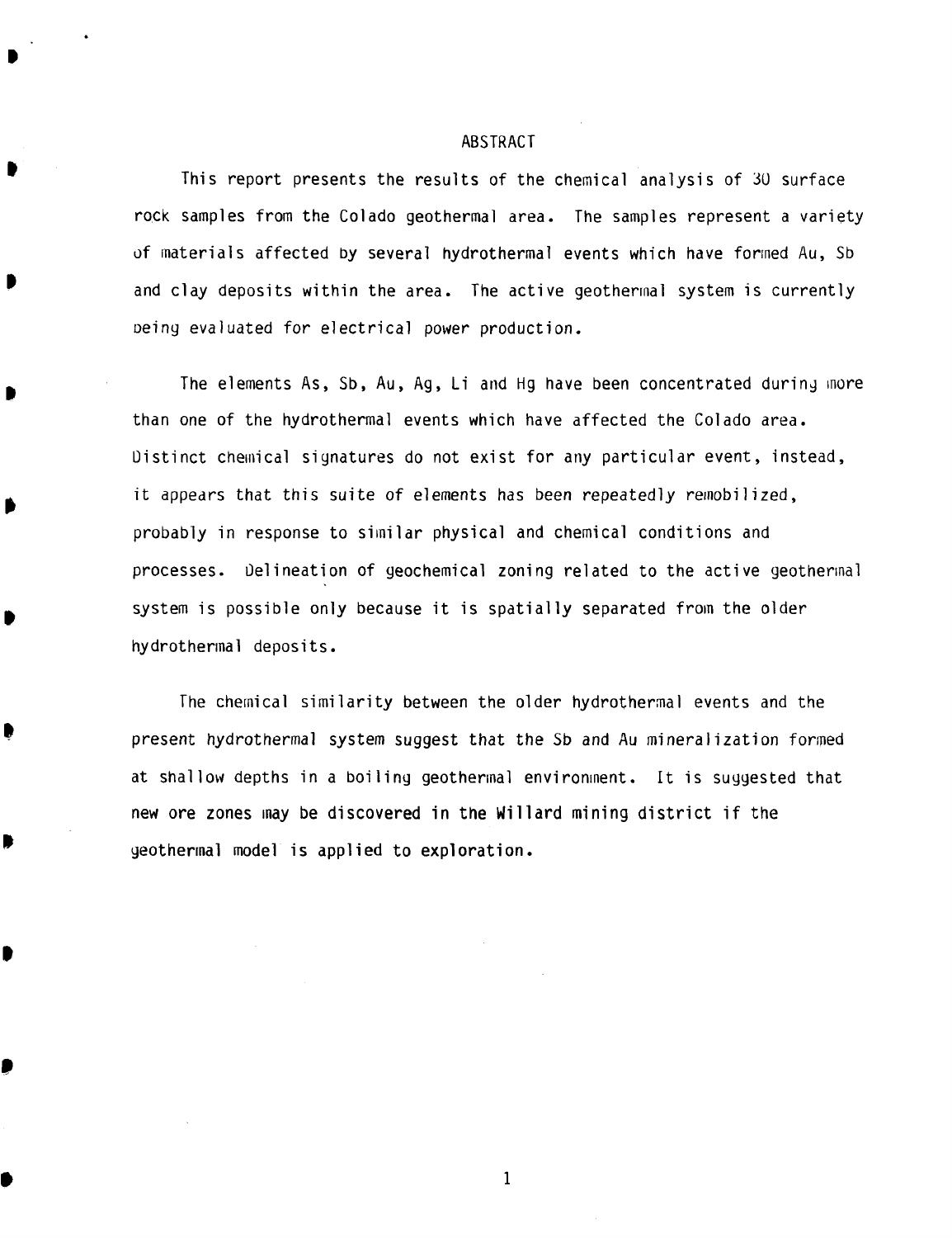### INTKODUCTION

<span id="page-4-0"></span>The Colado geothermal area lies in south-central Pershing County, Nevada, about 10 km northeast of Lovelock on the western flank of the West Humboldt Kange. The geothermal potential of the area for electrical power production is currently being evaluated by Getty Oil Company in cooperation with the Division of Geothermal Energy of the U.S. Department of Energy through the Industry Coupled Case Study program.

The geology of the Colado area has recently been mapped and reviewed by Siobett and Bullett (198U) and the multielement geochemistry of temperature gradient hole cuttings evaluated by Christensen (198U). During geologic Inapping of the area, numerous rock samples were collected for petrographic and geochemical studies. This report presents the results of the chemical analyses and evaluates these results within the context of the chemical model developed from the geochemistry of the gradient hole cuttings.

•

•

,

•

Thirty rock samples were prepared and analyzed for 38 elements by inductively-coupled plasma emission spectroscopy (ICP) as described by Christensen (198U) and Christensen and others (1980). Statistical reduction or analysis of chelnical data was not performed since (1) the number of values is insufficient and (2) the analyzed samples represent a variety of materials and thus do not constitute a valid statistical population.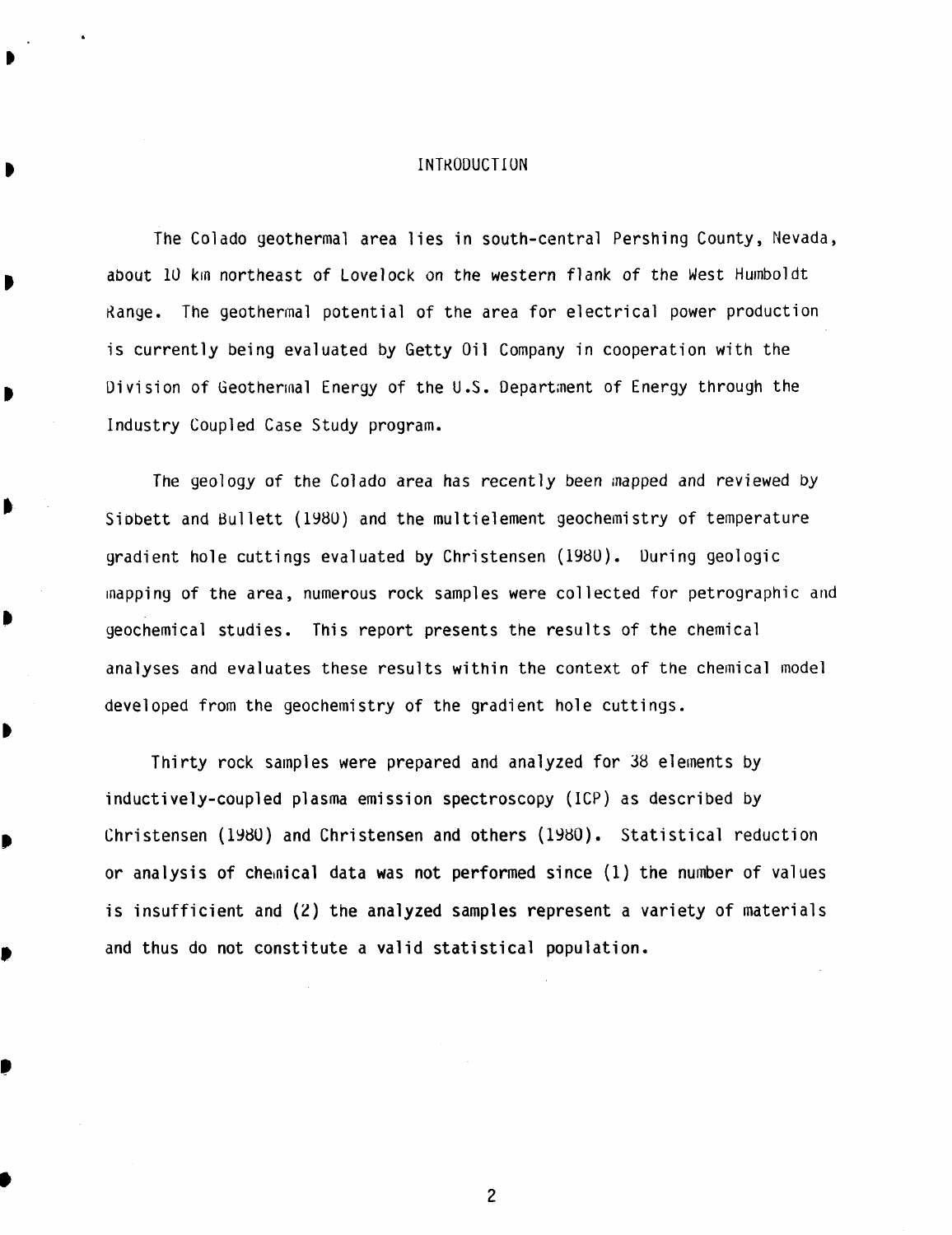### **DISCUSSION**

<span id="page-5-0"></span>The collection locations of samples are shown on Figure 1, sample descriptions are presented in Table 1, and sample geochemistry is tabulated in Taole 2. The samples represent a variety of materials collected from throughout the geothermal area.

The Colado geothermal area has been the center of several previous hydrotnermal events (Sibbett and Bullett, 1980). These events produced the Sb and Au deposits east of the present geothermal system, and the clay deposits and Cu prospects in tributaries of Coal Creek which collectively are included in the Willard mining district (Johnson, 1977). Au ore from the Willard group of mines (Figure 1) apparently consists of free-milling gold and silver in Cu-stained quartz veins containing galena, sphalerite, and garnet. Cu prospects on the south side of Coal Canyon apparently explore similar veins (Johnson, 1977).

I

•

•

•

 $\bullet$ 

The Sb mines have been developed on quartz-stibnite veins that strike nearly parallel to bedding within the metasedimentary host rocks. Stibnite occurs as pods and individual crystals in quartz and calcite veins and within fractures in bedrock. Reported assays show Sb, Ag, and traces of Au (Johnson, 1977).

The clay deposits occur in Tertiary volcanic units where hydrothermal alteration of vitric and tuffaceous rocks has been intense. Montmorillonite is the principal clay mineral; impurities include cristobalite, quartz, feldspar, calcite, zeolites, and gypsum.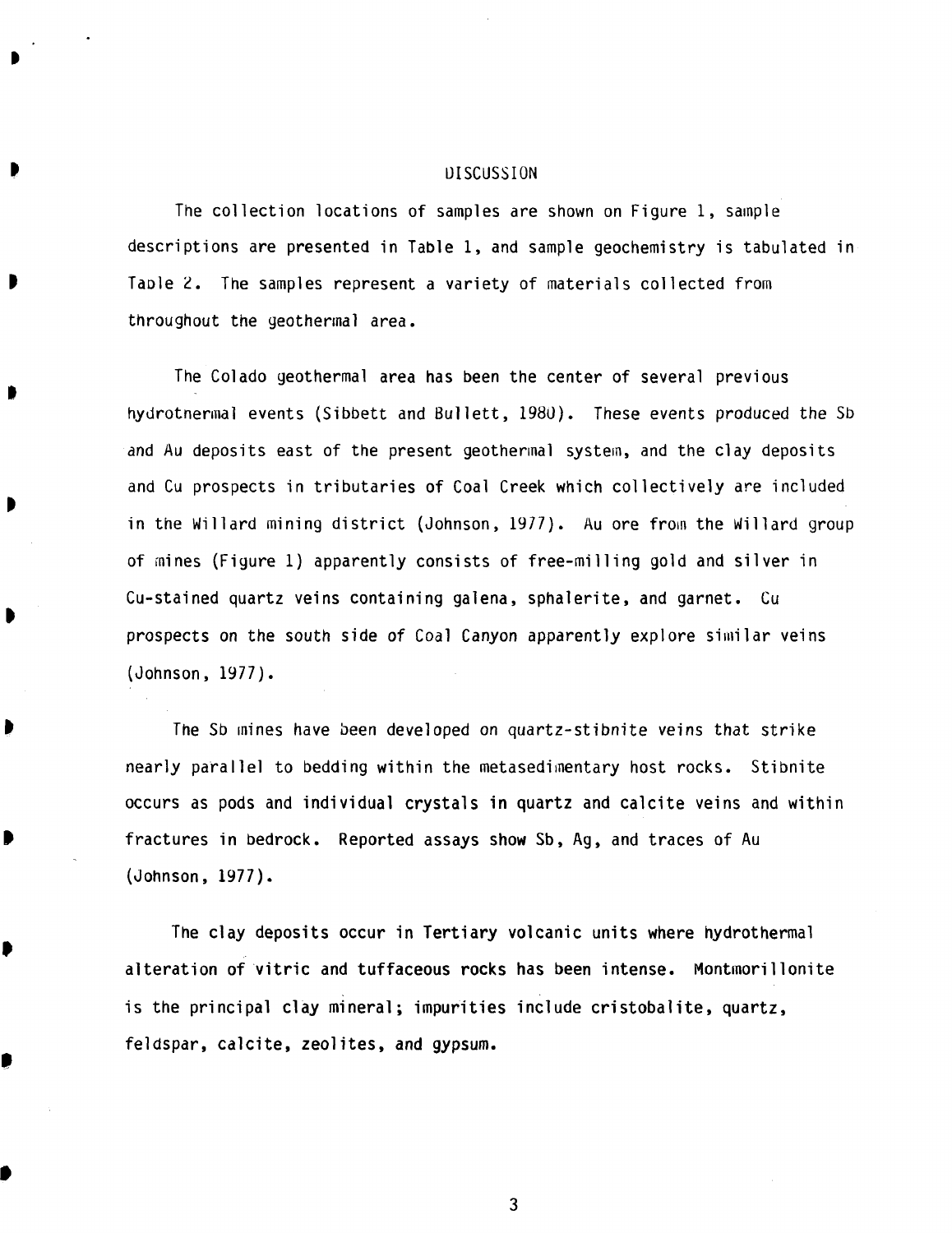<span id="page-6-0"></span>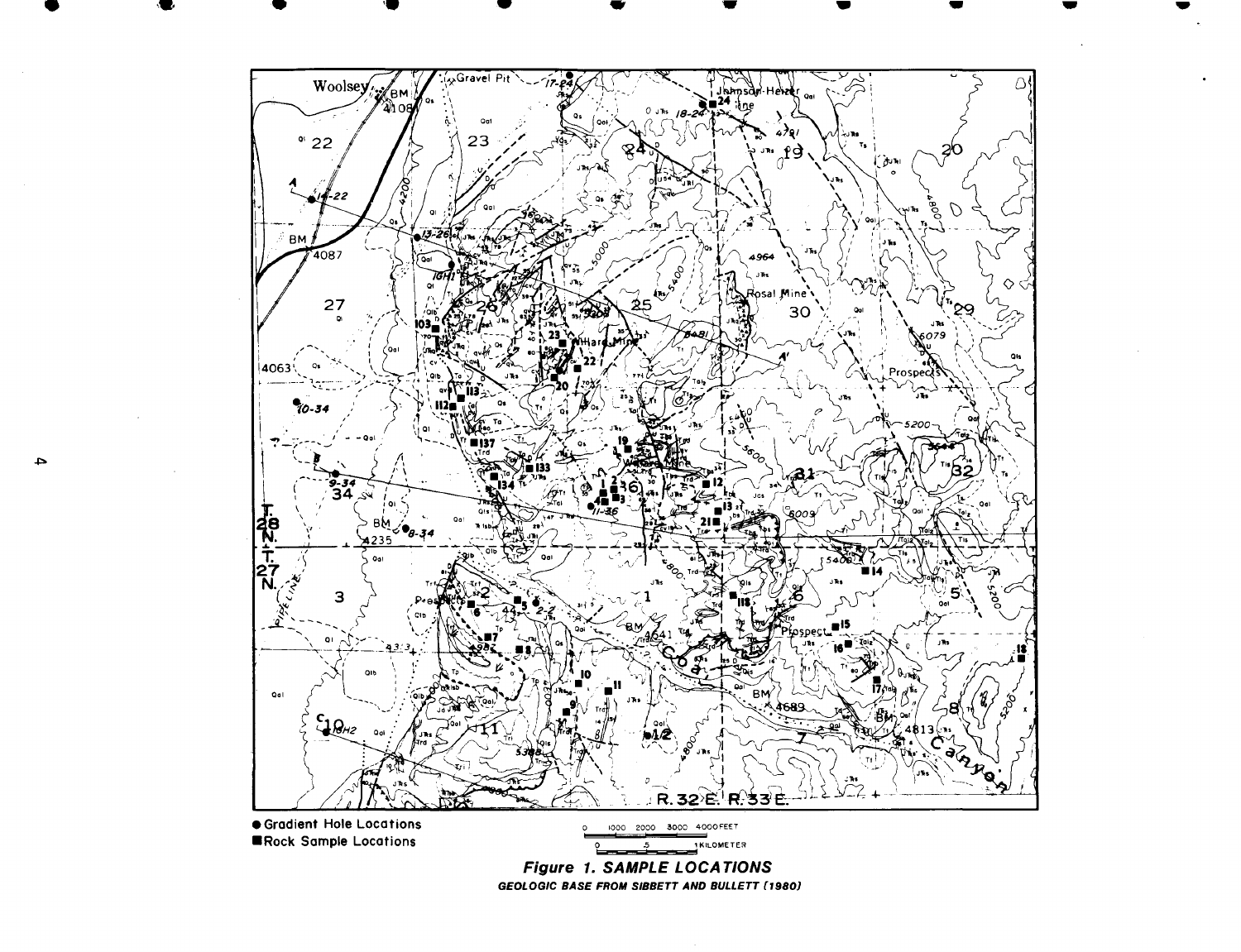<span id="page-7-0"></span>The present geothermal system is centered beneath alluvium along the western edge of the West Humboldt Range. Thermal waters probably rise along a major fault intersection in the Mesozoic rocks then spread out in a shallow aquifer in the alluvium (Sibbett and Bullett, 1980). Christensen (1980) has shown that enrichments of As, Li, Hg and Be are associated with the present geothennal system.

The samples discussed here were collected in part to evaluate the chemical signatures associated with each type of mineralization. Samples collected from prospect pits, mine dumps and quartz veins in the vicinity of the Willard Mine include numbers 1, 2, 3, 4,13, 19, 20, 22 and 23. Sample 24 was collected at the Johnson-Heizer mine, the largest Sb mine in the district. Samples 5,  $6$ ,  $7$ ,  $8$ ,  $14$ ,  $16$ ,  $17$  and 18 represent clay materials associated with volcanic units. Brecciated and altered materials associated with range-front faults include numbers 103, 112, 113, 134, and 137. The remaining samples are of a variety of rocks types and veins from throughout the area. For comparative purposes, a summary of geochemical data from the gradient hole samples investigated by Christensen (1980) is included as Table  $3$ .

•

 $,$ 

Þ

•

Although the effects of the different periods of mineralization are recognizably distinct, the suite of characteristic trace elements is largely the same for all hydrothermal events including the present geothermal system. Materials associated with the precious metal mineralization of the Willard mines are characterized by consistently high concentrations of Li, Cr, Cu, Hg and As, and some high concentrations of Pb and Ag. Concentrations of As up to 1250 ppm are especially noted. Vein material from the Johnson-Heizer Sb mine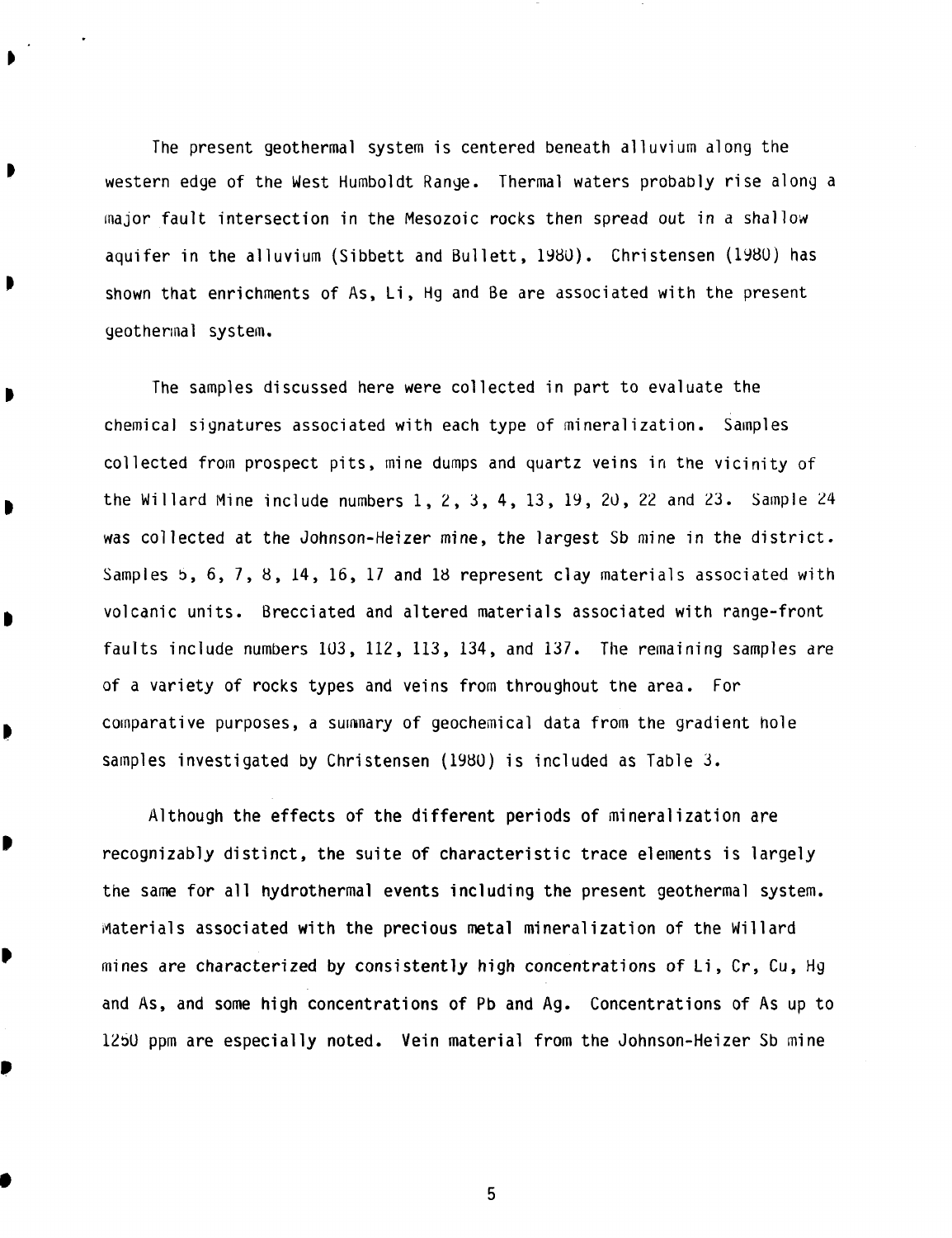is characterized by unusually large concentrations of Sb, Au and As. Samples collected from clay pits in altered Tertiary volcanic rocks have notably high concentrations of Au and Be and occasionally of Hg. The brecciated material associated with range-front faults has anomalous concentrations of As, Sb, Hg and Au.

<span id="page-8-0"></span>•

•

•

•

•

The elements As. Sb. Au. Ag. Li and Hg were remobilized and concentrated during more than one of the hydrothermal events which have affected the Colada thermal area. Distinct chemical signatures do not exist for any event. Instead. it appears that this suite of elements has been repeatedly remobilized, probably in response to similar physical and chemical conditions extant during the sequential hydrothermal events.

Christensen (1980) has shown that a distinctive zoning of As, Hg, Li and Be exists in gradient hole cuttings from the Colado geothermal area. Enrichments of these elements outline an area coincident with a thermal anomaly related to fluid flow within the active geothermal system. Geochemistry has been shown to be a useful exploration tool in this situation where the chemical record of the active system is developed upon the chemically homogeneous alluvial matrix. Had the present geothermal system and the gradient holes been coincident with the older mineralization. it is doubtful that the chemical distributions related to the multiple events could be distinguished. Such a coincidence of hydrothermal events and geochemical signatures has been described for the Cove Fort-Sulphurdale area in Utah (Ross and others. 1981).

The chemical similarity between the older hydrothermal events and the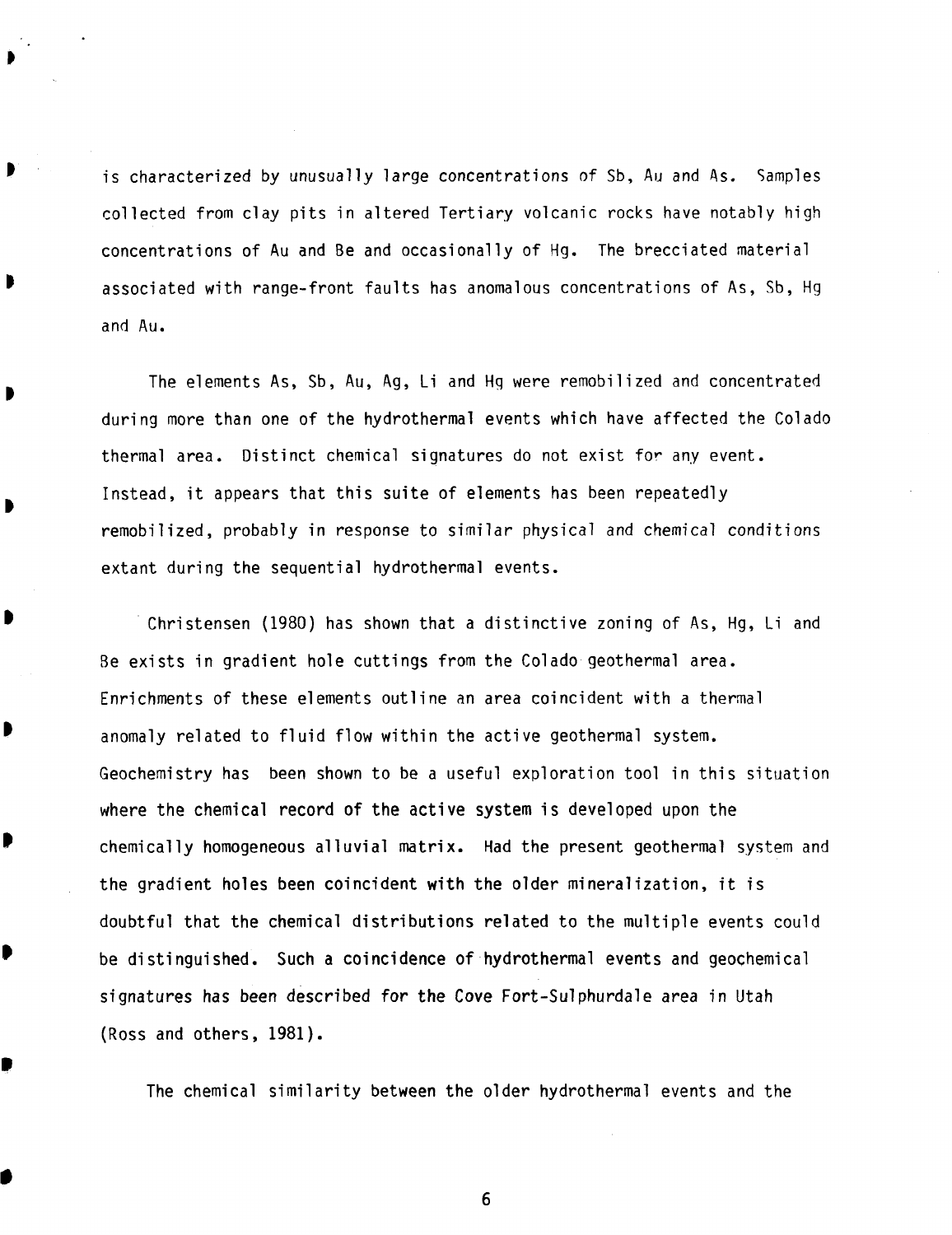present geothermal system strongly suggests that the Sb and Au mineralization formed at snallow depths in a boiling geothermal environment. Deposition of ,retals probably occurred as a direct result of boiling or flashing of hydrothermal fluids, as has been described for modern geothermal systems (Weissberg, 1Y6Y; White and others, 1971; Weissberg and others, 1980). Recognition of this genetic relationship suggests that additional ore bodies may exist at depth, vertically stacked along fluid-flow controlling structures.

<span id="page-9-0"></span>t

•

•

B

D

,

•

,

The geothermal model proposed for deposits of the Willard mining district is essentially that described by Buchanan (1980) for the Guanajuato mining district, Mexico. This model requires an anomalously high geothermal gradient wnich acts as a driving force behind a convecting hydrothermal system. Hydrothermal fluids become heated, leach alkalies and metals from rocks along their flow path, and rise toward the surface. The water rises past the depth where hydrostatic pressure is insufficient to prevent boiling and boiling occurs, resulting in significant chemical and physical changes in the solutions and preCipitation of ore and gangue minerals.

Mineral precipitation frequently results in a self-sealing of fluid channels, effectively stopping the discharge of fluids upward. Fracturing of the sealing cap due to tectonic or thermal stress may cause a sudden reduction in pressure and flashing of the fluid column below the base of the sealing cap to a depth dependent on the temperature profile and fluid composition. This flashing may lead to mineral precipitation deeper in the system. Thus, two types of boiling are recognized: hydrostatic boiling and flashing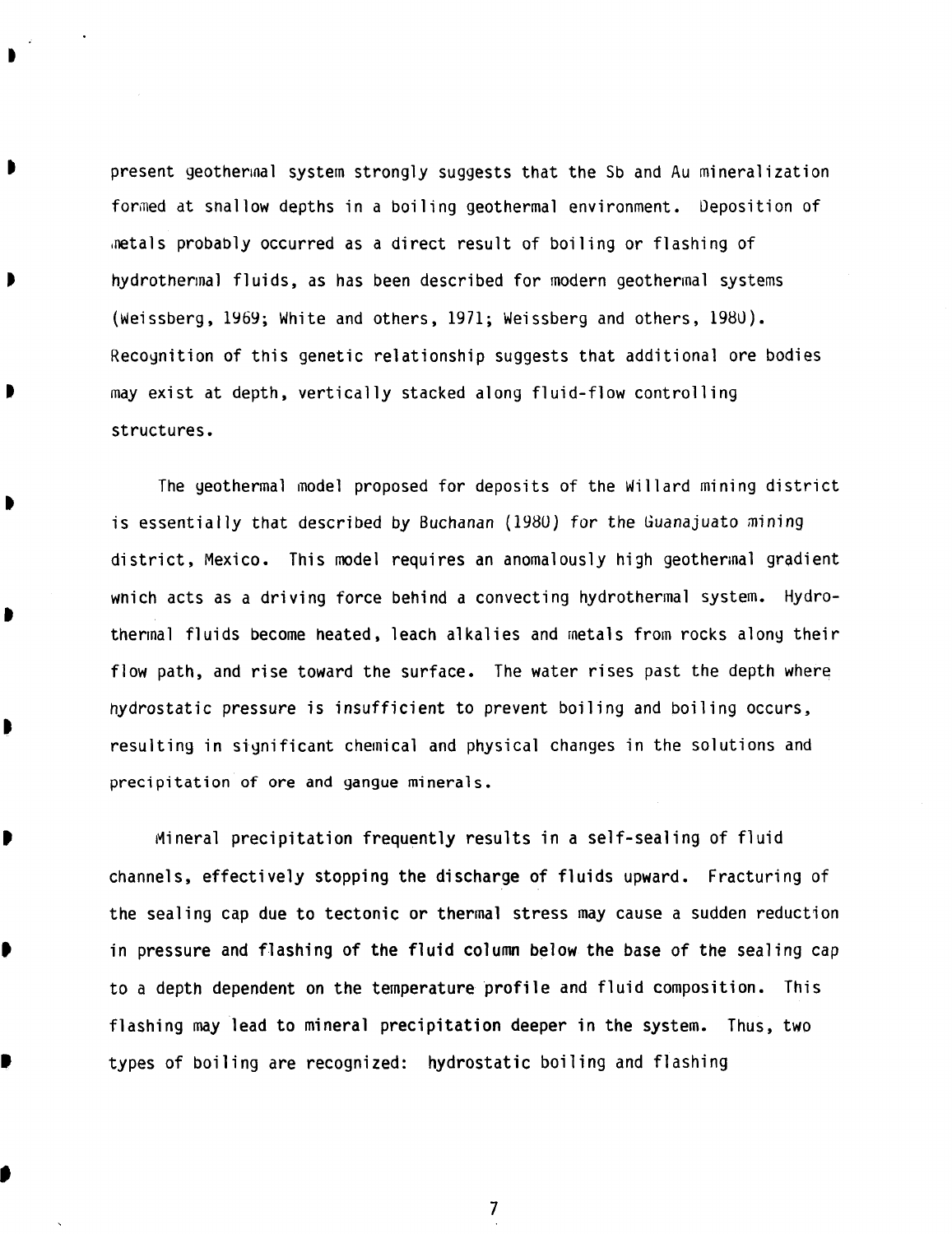<span id="page-10-0"></span>(Buchanan, 1980). Two or more levels of mineralization, not necessarily connected, may be developed.

•

t

•

•

•

It is suggested that new ore production zones may be discovered beneath tne Willard district if the geothermal model is applied. Alteration and fluid inclusion studies may serve as useful drilling guides.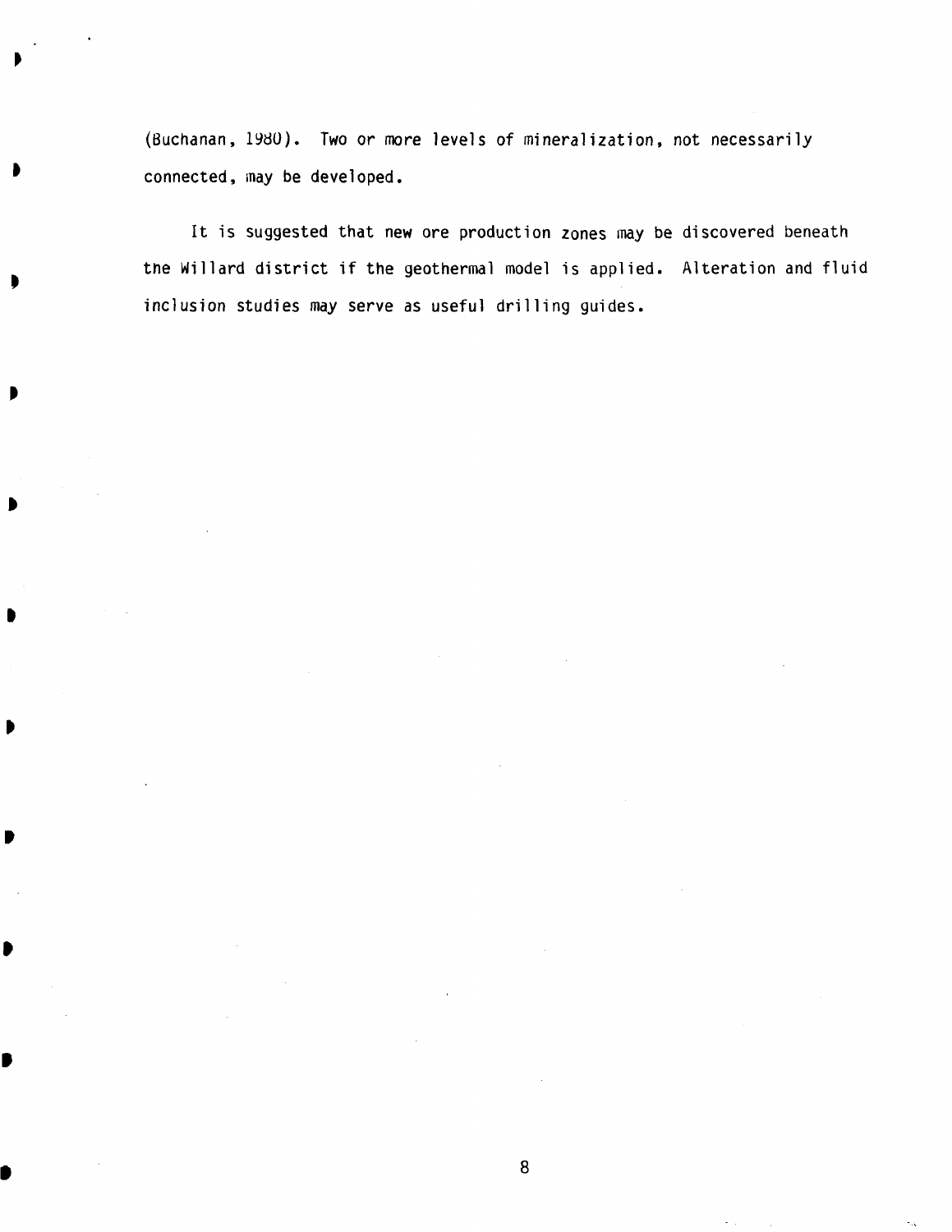## ACKNOwLEUGEMENTS

<span id="page-11-0"></span>Analytical work was performed by Ruth Kroneman with the assistance of Beverly Miller and Tina Cerling. Critical manuscript reviews by Joe Moore, Howard Ross and Dennis Nielson are appreciated.

Funding for this work was provided by the United States Department of Erergy, Division of Geothermal Energy to the Earth Science Laboratory under contract number DE-AC07-80ID12079.

•

,

•

•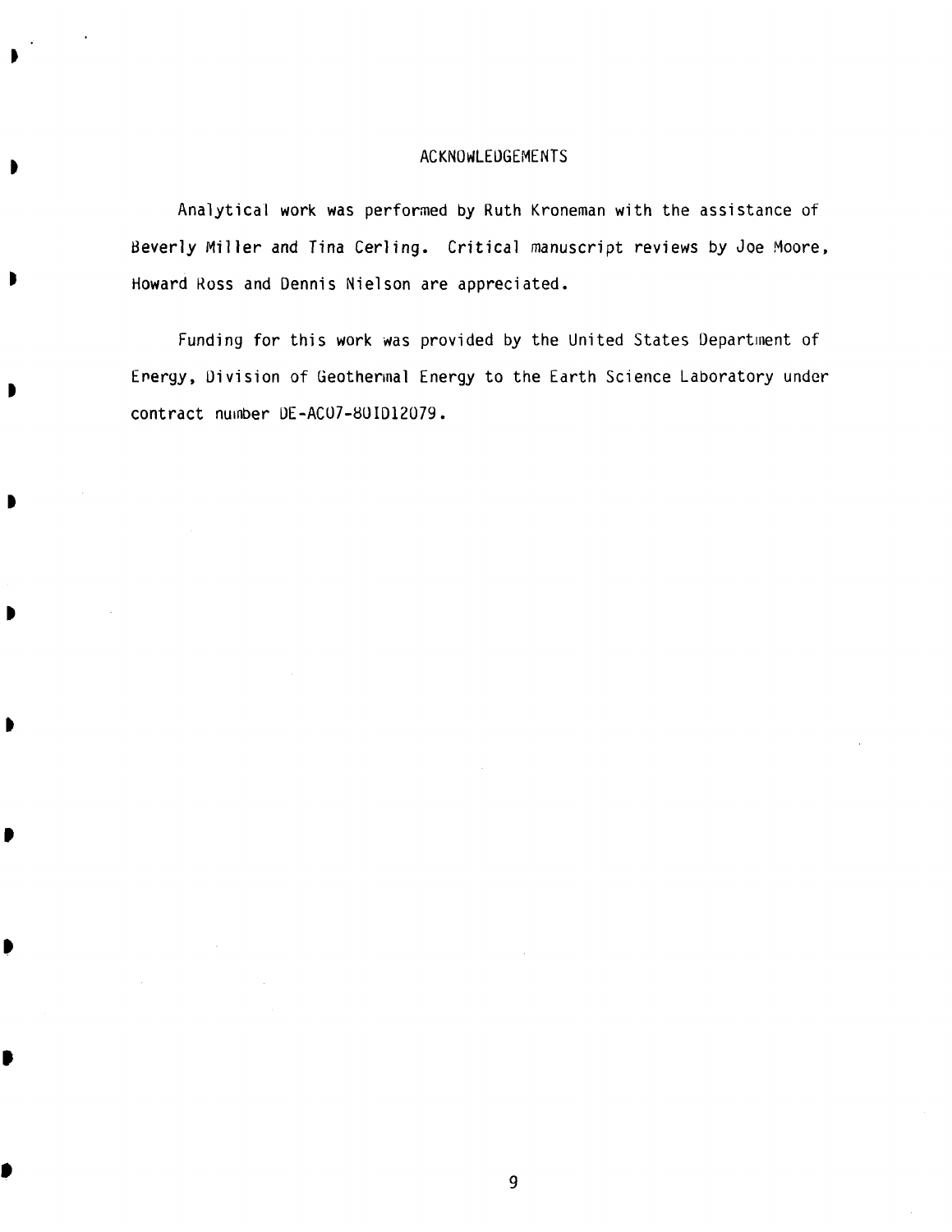#### REFERENCES

<span id="page-12-0"></span>Buchanan, L. J., 1980, Ore controls of vertically stacked deposits, Guanajuato, Mexico: Society of Mining Engineers of AIME Reprint 80-82, 26 p.

Christensen, 0.0., 1980, Geochemistry of the Co1ado geothermal area, Pershing County, Nevada: Univ. of Utah Research Inst., Earth Science Laboratory Rept. 39, 31 p.

Christensen, 0.0., Kroneman, R.L., and Capuano, R.M., 1980, Multielement analysis of geologic materials by inductively coupled plasma-atomic emission spectroscopy: Univ. of Utah Research Inst., Earth Science Laboratory Rept. 32, 33 p.

•

•

•

•

Johnson, M.G., 1977, Geology and mineral deposits of Pershing County, Nevada: Nevada Bureau of Mines and Geology Bulletin 89, 115 p.

Ross, H. P., Moore, J. N., Glenn, W. E., and Christensen, O. D., 1981, Cove Fort-Su1phurda1e KGRA: A geological and geophysical case study: Univ. of Utah Research Inst., Earth Science Laboratory Rept., in preparation.

Sibbett, B.S., and Bullett, M.J., 1980, Geology of the Colado geothermal area, Pershing County, Nevada: Univ. of Utah Research Inst., Earth Science Laboratory Rept. 38, 34 p.

Weissberg, B. G., 1969, Gold-silver ore-grade precipitates from New Zealand thermal waters:  $Econ. Geol.$ , vol.  $64$ , p.  $95-108$ .

Weissberg, B. G., Browne, P. R. L., and Seward, T. M., 1980, Ore metals in active geothermal systems in Barnes, H. L. (Editor) Geochemistry of Hydrothermal Ore Deposits: John Wiley and Sons, New York, p. 738-780.

White, D. E., Muffler, L. J. P., and Truesdell, A. H., 1971, Vapor-dominated hydrothermal systems compared with hot-water systems: Econ. Geol., vol. 66, p. 75-97.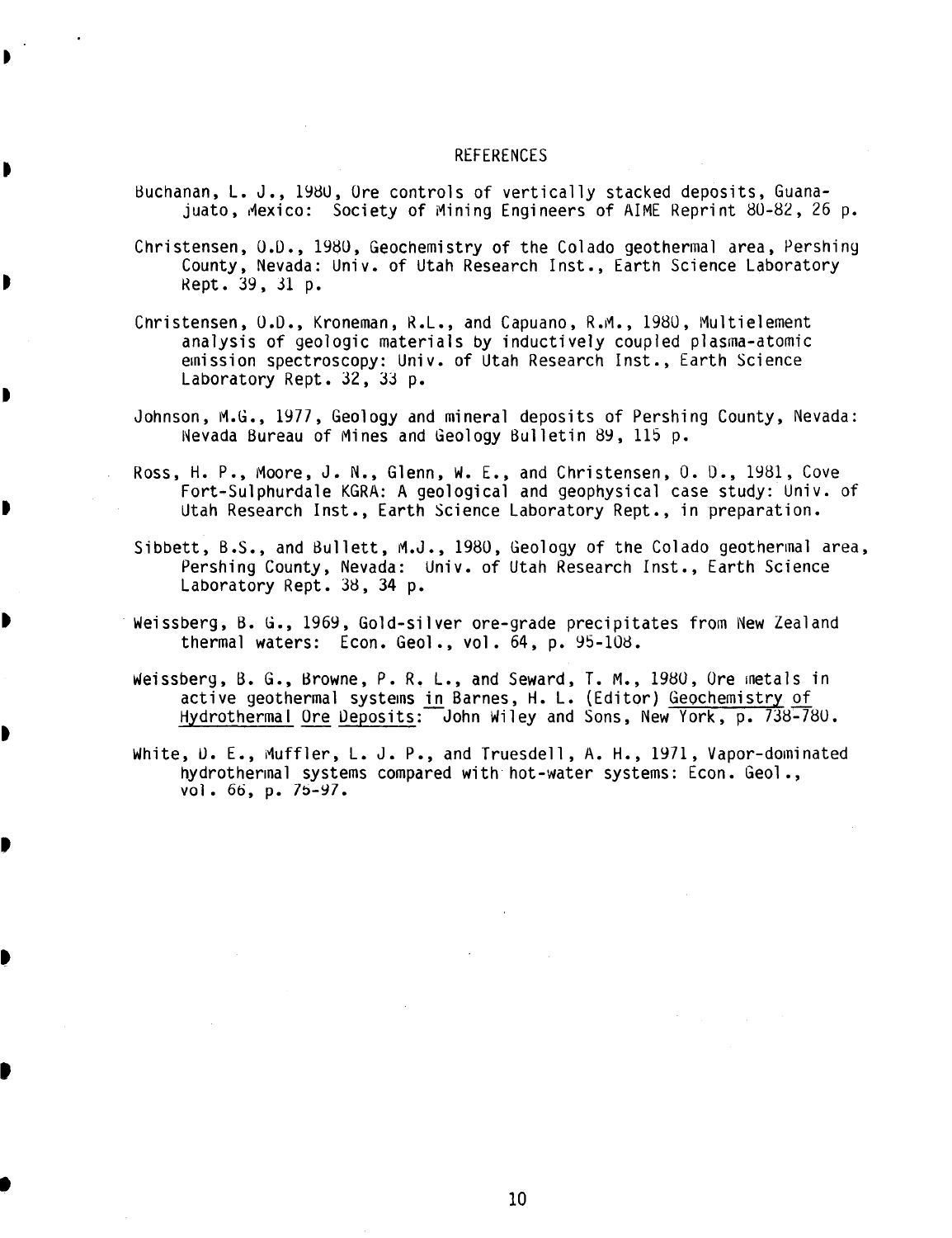# TABLE 1

# Sample Descriptions

| Sample Number<br>NVC80-1 | Description<br>Mudstone-siltstone from mine working                     |
|--------------------------|-------------------------------------------------------------------------|
| <b>NVC80-2</b>           | Stained and altered mudstone from prospect pit                          |
| <b>NVC80-3</b>           | Stained and altered mudstone from prospect pit                          |
| <b>NVC80-4</b>           | Mudstone-siltstone with quartz veining from adit entrance               |
| <b>NVC80-5</b>           | Clay from altered rhyolite                                              |
| NVC80-6                  | Clay from altered rhyolite                                              |
| <b>NVC80-7</b>           | Perlite                                                                 |
| <b>NVC80-8</b>           | Clay from altered rhyolite                                              |
| <b>NVC80-9</b>           | Quartz vein in siltstone from adit                                      |
| NVC80-10                 | Quartz vein in siltstone                                                |
| NVC80-11                 | Rhyolite sill intruding mudstone/shale                                  |
| NVC80-13                 | Mine dump sample: mudstone with quartz veining                          |
| NVC80-14                 | Clay from altered rhyolite                                              |
| NVC80-15                 | Quartz vein in shale; trench cut                                        |
| NVC80-16                 | Clay prospect; hematite stained                                         |
| NVC80-17                 | Altered ash-flow tuff: clay prospect                                    |
| $NVC80-18$               | Altered rhyolite tuff: clay prospect                                    |
| NVC80-19                 | Fracture-filling quartz vein in mudstone at Willard Mine,<br>south area |
| <b>NVC80-20</b>          | Quartz vein material from dump of north Willard Mine                    |
| NVC80-21                 | Altered rhyolite dike                                                   |
| <b>NVC80-22</b>          | Quartz vein in mudstone from north Willard Mine dump                    |
| <b>NVC80-23</b>          | Quartz and calcite vein, north Willard Mine                             |

•

<span id="page-13-0"></span>È

 $\blacksquare$ 

•

•

•

I

•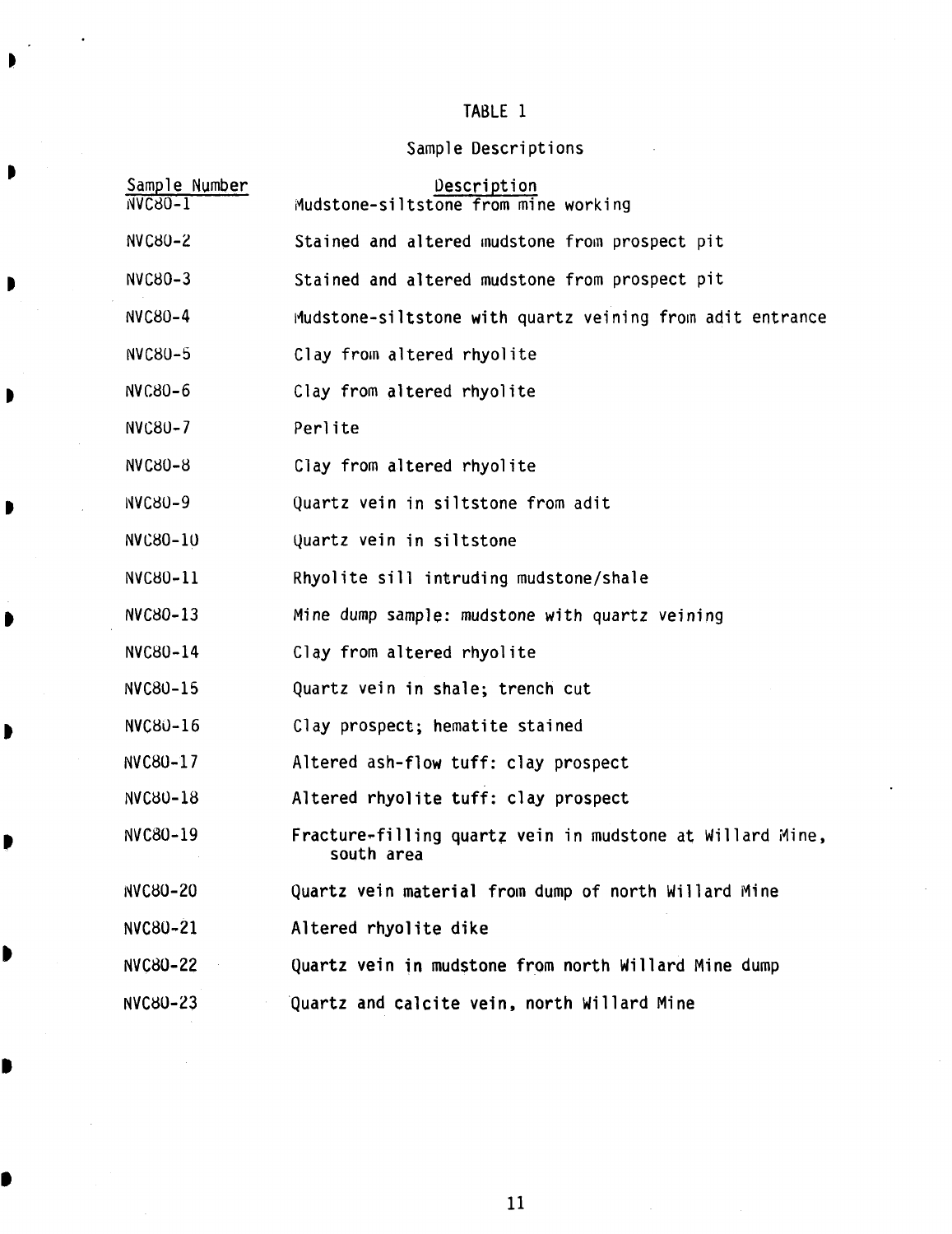| NVC80-24  | Quartz vein in siltstone, Johnson Heizer Mine                             |
|-----------|---------------------------------------------------------------------------|
| NVC80-103 | Silicified breccia in fault zone                                          |
| NVC80-112 | Kaolinite near range-bounding fault                                       |
| NVC80-113 | Altered and hematite-stained andesite between quartz<br>and calcite veins |
| NVC80-118 | Siltstone                                                                 |
| NVC80-133 | Conglomerate                                                              |
| NVC80-134 | Altered andesitic flow                                                    |
| NVC80-137 | Hematite-stained quartz breccia from fault zone                           |

<span id="page-14-0"></span>•

•

•

•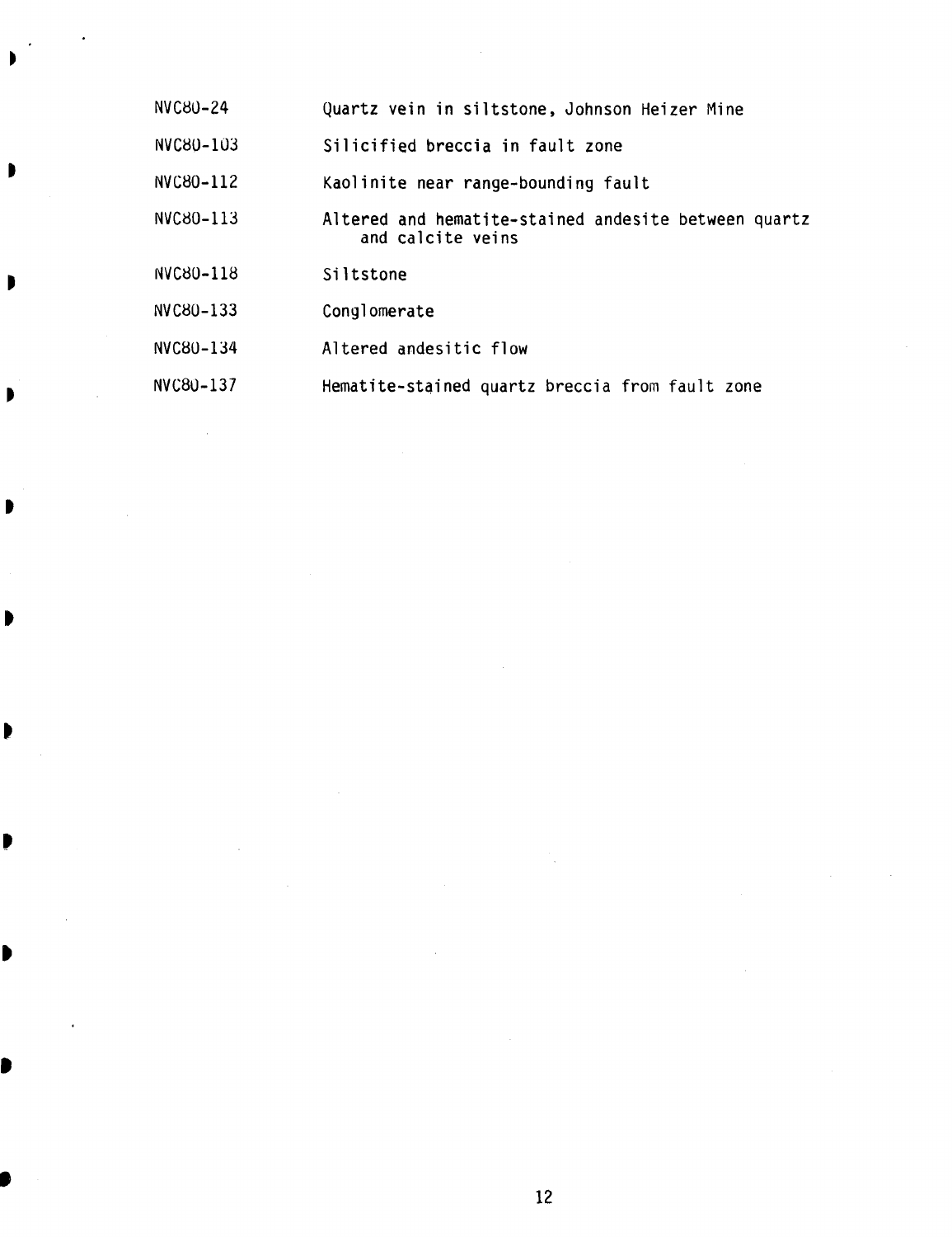## TABLE 2 GEOCHEMISTRY OF SAMPLES

<span id="page-15-0"></span>

|                     | $\mathbf{1}$ | $\overline{c}$ | $\mathbf{3}$   | 4              | 5                   | 6                   | $\overline{I}$      | 8               |
|---------------------|--------------|----------------|----------------|----------------|---------------------|---------------------|---------------------|-----------------|
| $Na20$ , %          | .116         | .052           | .088           | .055           | 1.73                | 2.87                | 2.98                | 3.06            |
| K <sub>2</sub> Ō, % | 2.04         | 1.44           | 2.40           | 2.64           | 2.80                | 2.71                | 2.76                | 3.57            |
| CaO,  %             | 1.02         | 6.13           | .413           | .252           | 4.94                | 6.21                | .850                | 1.09            |
| Mg0, %              | .447         | .692           | .547           | .442           | .788                | .374                | .114                | .232            |
| $Fe203$ , %         | 3.03         | 2.35           | 2.11           | 1.00           | 1.30                | 1.08                | 1.24                | 1.40            |
| $Al_2O_3$ , %       | 6.97         | 5.16           | 7.74           | 7.33           | 14.41               | 12.53               | 12.54               | 12.26           |
| $Ti\bar{0}_2$ , %   | .262         | .261           | .341           | .309           | .064                | .056                | .062                | .109            |
| $P_20_5$ , %        | .439         | .165           | .108           | .050           | .131                | $\zeta$ ,002        | 0.002               | .063            |
| Sr, ppm             | 254          | 117            | 66             | 55             | 129                 | 86                  | 45                  | 289             |
| Ba0, %              | .106         | .065           | .188           | .176           | .021                | .012                | .017                | .025            |
| $Cr$ , ppm          | 67           | 37             | 67             | 38             | $\langle 2 \rangle$ | $\langle 2 \rangle$ | $\langle 2$         | 8               |
| $Mn02$ , %          | .012         | .011           | .002           | .002           | .054                | .035                | .029                | .020            |
| Co, ppm             | 67           | 25             | 17             | 18             | $\overline{2}$      | 5                   | 17                  | $\overline{I}$  |
| Ni, ppm             | 29           | 11             | 11             | $\langle 5$    | $\langle 5$         | 5 <sub>6</sub>      | 5 <sub>6</sub>      | $\overline{5}$  |
| Cu, ppm             | 39           | 11             | 13             | 26             | 8                   | $\langle 5$         | 5 <sub>6</sub>      | $\langle 5$     |
| Pb, ppm             | 25           | 10             | 13             | $\triangle$ 10 | 26                  | 27                  | 24                  | 26              |
| Zn, ppm             | 137          | 60             | 51             | 22             | 57                  | 49                  | 55                  | 60              |
| Ag, ppm             | 23           | 9              | 2 <sup>1</sup> | 46             | $\langle 2$         | $\langle 2$         | $\langle 2 \rangle$ | $\langle 2$     |
| Au, ppm             | $\leq 4$     | $\langle 4$    | $\langle 4$    | $\leq 4$       | 6                   | $\langle 4$         | $\langle 4$         | $\langle 4$     |
| As, ppm             | 1250         | 550            | 200            | 425            | 6                   | $\overline{4}$      | 3 <sup>1</sup>      | 6               |
| Sb, ppm             | 81           | 39             | $\langle 30$   | 48             | $30$                | $\triangle$ 30      | $\triangle$ 30      | $\langle 30$    |
| Sn, ppm             | $\langle 5$  | $\langle 5$    | $\langle 5$    | $\langle 5$    | 13                  | $\leq$              | $\overline{5}$      | $\langle 5$     |
| Li, ppm             | 104          | 106            | 74             | 94             | 9                   | $\overline{3}$      | 9                   | 13              |
| Be, ppm             | 1.6          | 1.0            | 1.7            | 1.3            | 4.0                 | 3.5                 | 4.0                 | 10 <sup>°</sup> |
| Zr, ppm             | 29           | 20             | 26             | 31             | 109                 | 108                 | 122                 | 119             |
| La, ppm             | 17           | 15             | 20             | 16             | 21                  | 21                  | 21                  | 10              |
| Ce, ppm             | 28           | 19             | 31             | 23             | 31                  | 33                  | 23                  | 19              |
| Hg, ppb             | 45           | 70             | 25             | 15             | 550                 | 25                  | 10                  | $\overline{5}$  |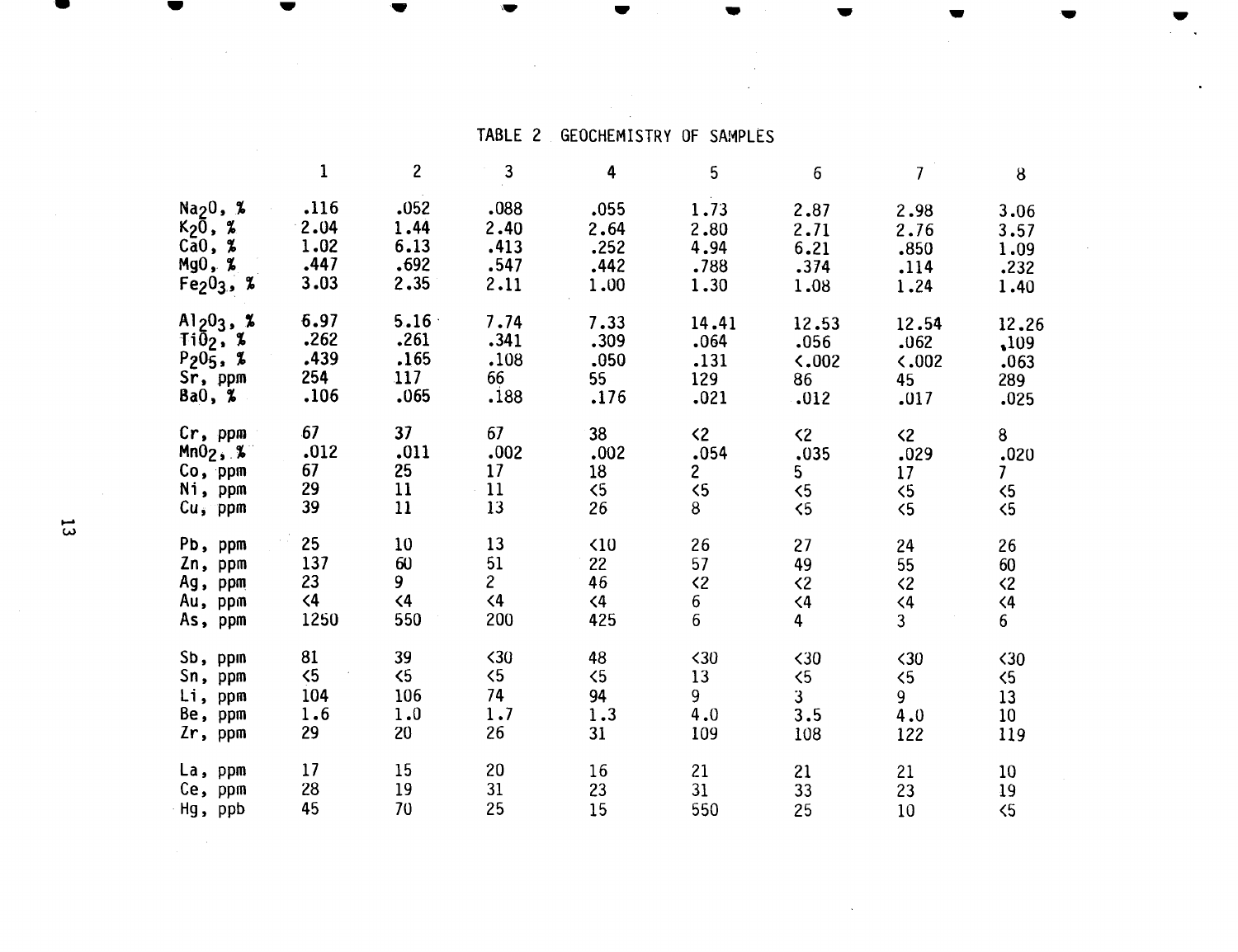# Table 2 continued

 $\mathcal{L}$ 

|                             | 9              | 10             | 11             | 13              | 14                  | 15                | 16                  | 17             |
|-----------------------------|----------------|----------------|----------------|-----------------|---------------------|-------------------|---------------------|----------------|
| Na20, %<br>$K_2\bar{0}$ , % | .520<br>1.12   | .038<br>2.44   | .397<br>2.02   | .831<br>1.77    | .757<br>4.98        | 4.50<br>2.00      | .449<br>2.54        | 1.30<br>3.05   |
| $\overline{\text{Ca0}}$ , % | 12.84          | 6.68           | 1.11           | 2.51            | 1.99                | 1.74              | .302                | 2.38           |
| Mg0, %                      | 1.47           | 2.04           | .116           | 1.58            | .917                | .184              | .276                | .177           |
| $Fe203$ , %                 | 1.89           | 3.83           | .380           | 5.44            | 1.10                | 2.01              | .903                | .791           |
| $Al_2O_3$ , %               | 5.51           | 10.07          | 12.32          | 13.01           | 12.49               | 11.15             | 16.67               | 10.73          |
| $Ti\overline{0}_2$ , %      | .220           | .364           | .066           | .737            | .171                | .278              | .213                | .133           |
| $P_20\bar{5}$ , %           | 1.75           | .279           | .008           | .234            | .077                | .147              | .009                | .047           |
| $Sr$ , ppm                  | 286            | 119            | 87             | 257             | 98                  | 97                | 68                  | 233            |
| BaO, %                      | .102           | .281           | .085           | .120            | .089                | .024              | .055                | .094           |
| Cr, ppm                     | 33             | 27             | $\langle 2$    | 99              | 11                  | 10                | 5                   | 4              |
| $Mn02$ , %                  | .032           | .047           | .008           | .038            | .038                | .027              | .068                | .044           |
| $Co$ , ppm                  | 19             | 35             | 24             | 24              | 10                  | 24                | 18                  | 19             |
| Ni, ppm                     | 16             | 21             | $\langle 5$    | 36              | $\langle 5$         | $6\overline{6}$   | 9                   | $\overline{5}$ |
| Cu, ppm                     | 48             | 13             | $\overline{5}$ | 50              | 6                   | 67                | 8 <sub>1</sub>      | $\langle 5$    |
| Pb, ppm                     | $\triangle$ 10 | $\triangle$ 10 | 22             | 17              | 26                  | 11                | 78                  | 26             |
| Zn, ppm                     | 239            | 140            | 49             | 84              | 18                  | 29                | 49                  | 18             |
| Ag, ppm                     | $\overline{4}$ | $\langle 2$    | $\langle 2$    | $\overline{4}$  | $\langle 2 \rangle$ | $\langle 2$       | $\langle 2 \rangle$ | $\langle 2$    |
| Au, ppm                     | $\langle 4$    | 4              | $\langle 4$    | $\langle 4$     | $\leq 4$            | $\langle 4$       | $\langle 4$         | $\overline{4}$ |
| As, ppm                     | 6              | 45             | 10             | 110             | 12                  | 70                | 28                  | 50             |
| Sb, ppm                     | 30             | $30$           | $30$           | $30$            | $\langle 30$        | 47                | $\langle 30$        | $30$           |
| Sn, ppm                     | $\langle 5$    | 11             | $\overline{5}$ | $6\phantom{.}6$ | $\langle 5$         | $\langle 5$       | $\overline{5}$      | 5 <sub>6</sub> |
| Li, ppm                     | 21             | 46             | 90             | 59              | 61                  | 19                | 74                  | 73             |
| Be, ppm                     | 1.0            | 1.7            | 2.1            | 3.2             | 2.4                 | 1.2               | 3.0                 | 2.2            |
| $2r$ , ppm                  | 32             | 39             | 111            | 96              | 92                  | 73                | 122                 | 94             |
| La, ppm                     | 26             | 19             | 21             | 27              | 33                  | $\langle 5$       | 26                  | 34             |
| Ce, ppm                     | 37             | 25             | 40             | 43              | 52                  | $\triangleleft10$ | 50                  | 52             |
| Hg, ppb                     | 120            | 100            | 55             | 110             | 220                 | 45                | 240                 | 140            |

 $\sim$ 

<span id="page-16-0"></span> $\overline{a}$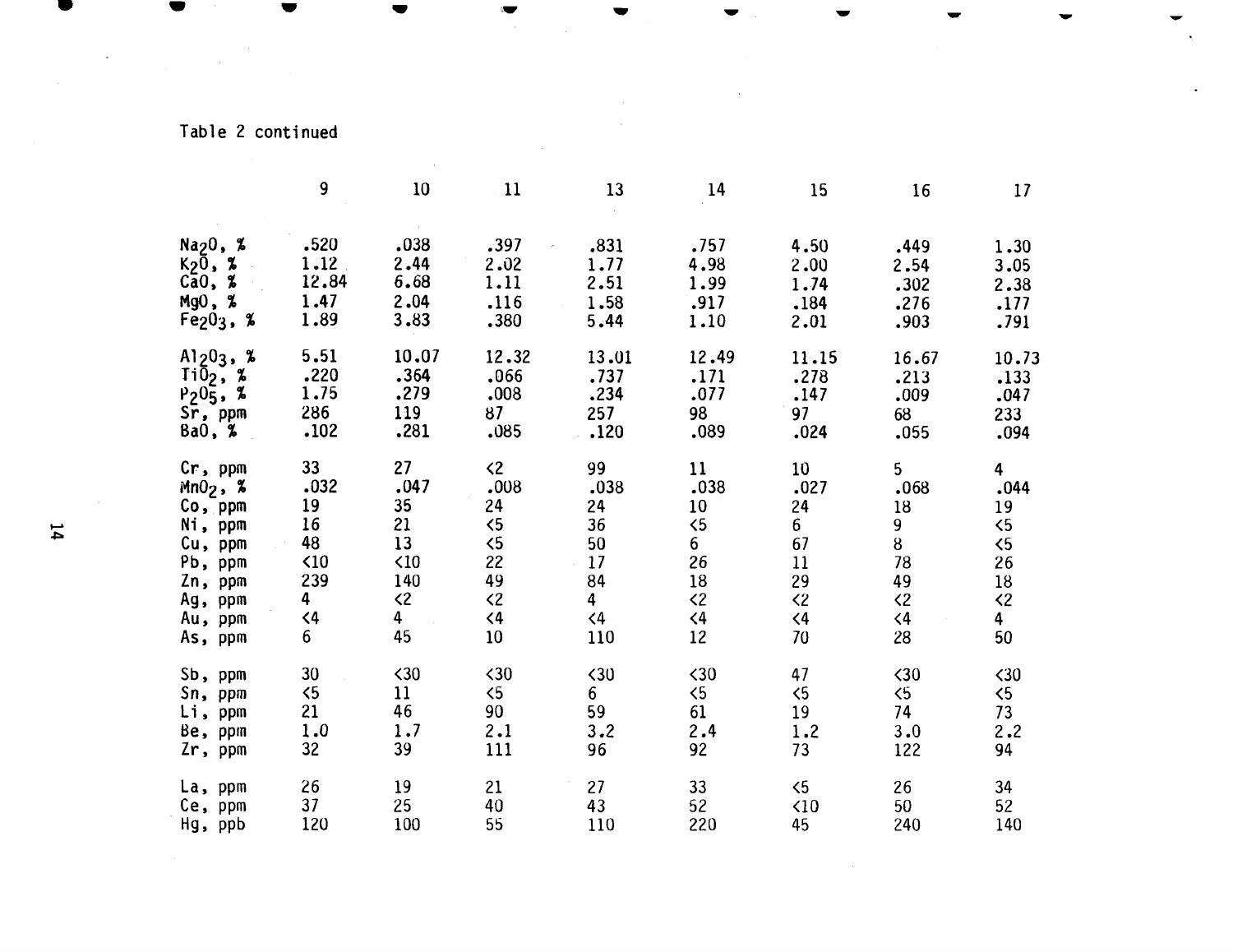## Table 2 continued

| .474<br>.523<br>2.43<br>1.42<br>3.35<br>4.63<br>.134 |
|------------------------------------------------------|
|                                                      |
|                                                      |
|                                                      |
|                                                      |
|                                                      |
|                                                      |
|                                                      |
| .070                                                 |
| 95                                                   |
| .010                                                 |
| 13                                                   |
| .057                                                 |
| 43                                                   |
| 11                                                   |
| 11                                                   |
| 15                                                   |
| 76                                                   |
| $\langle 2$                                          |
| 5 <sub>1</sub>                                       |
| 300                                                  |
| 576                                                  |
| $\overline{5}$                                       |
| 32                                                   |
| 1.0                                                  |
| 16                                                   |
| 14                                                   |
| 18                                                   |
| 70                                                   |
|                                                      |

<span id="page-17-0"></span>• • • • • • • • • • • • • • • • • •

 $\sim 10^7$ 

 $\sim 10^7$ 

 $\sim$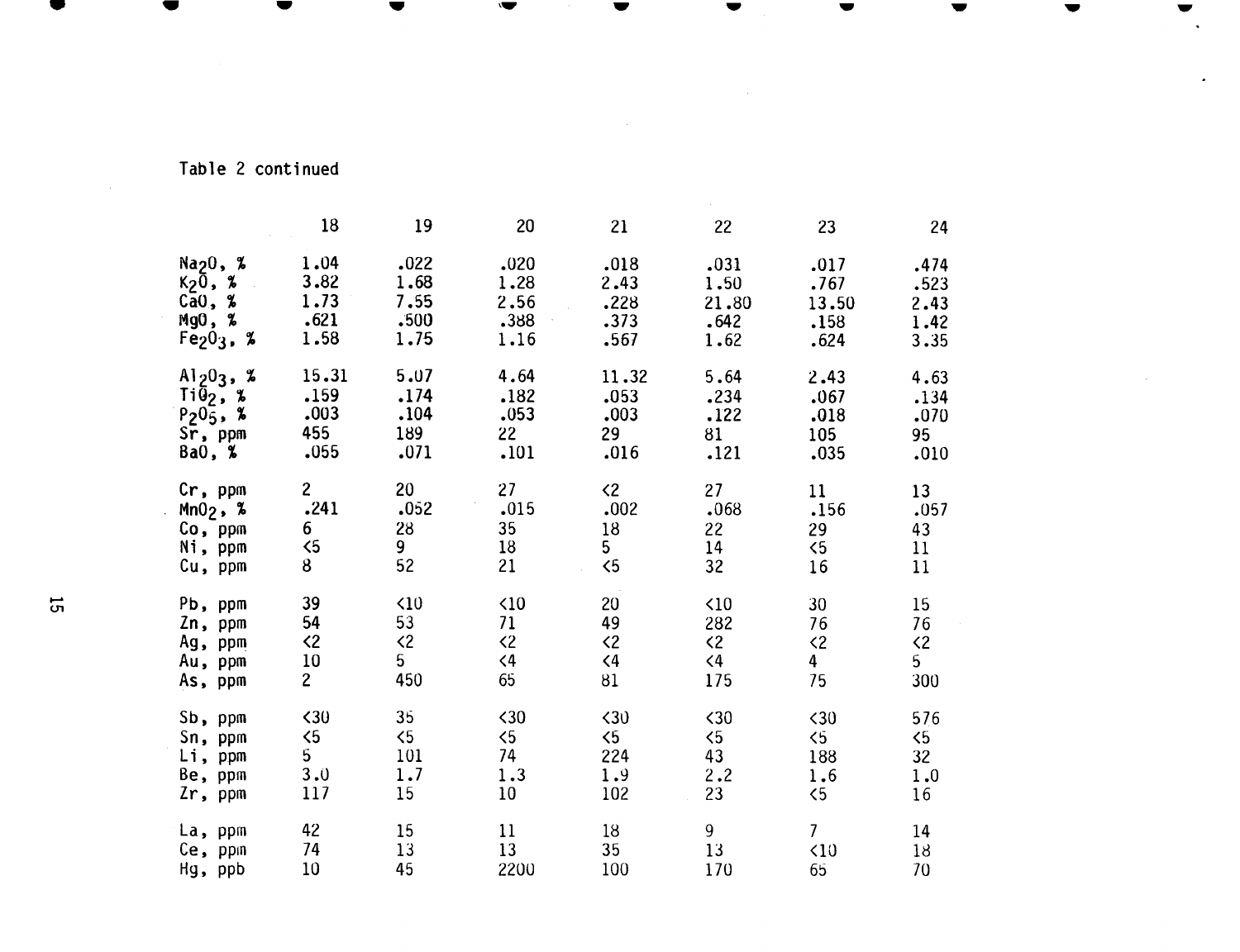## Table 2 continued

<span id="page-18-0"></span> $\bullet$   $\bullet$   $\bullet$   $\bullet$ 

|   |                               | 103                 | 112                 | 113             | 118                 | 133                 | 134                 | 137                 |
|---|-------------------------------|---------------------|---------------------|-----------------|---------------------|---------------------|---------------------|---------------------|
|   | $\texttt{Na}_2\texttt{0}$ , % | .038                | .429                | .424            | .219                | .042                | 2.07                | .069                |
|   | $K_2\overline{0}$ , %         | .051                | .019                | 1.36            | .126                | .657                | 2.18                | .066                |
|   | $C\bar{a}0$ , %               | .616                | .022                | .455            | .096                | 40.30               | 9.85                | .415                |
|   | $Mg0$ , %                     | .059                | .027                | .652            | .090                | .457                | 1.81                | .053                |
|   | $Fe203$ , %                   | .120                | 1.14                | 4.17            | .528                | 7.19                | 7.25                | 10.76               |
|   | $Al_2O_3$ , %                 | 4.46                | 31.88               | 8.80            | 13.83               | 3.86                | 14.82               | 7.16                |
|   | $\overline{110}_2$ , %        | .025                | .332                | .310            | .067                | .182                | .824                | .063                |
|   | $P_205, $ %                   | .048                | .014                | .111            | .005                | .078                | .293                | .012                |
|   | Sr, ppm                       | 202                 | 34                  | 526             | 13                  | 176                 | 332                 | 305                 |
|   | BaO, X                        | .111                | .003                | .684            | .008                | .062                | .169                | .600                |
|   | $Cr$ , ppm                    | 7 <sup>7</sup>      | 4                   | 12 <sup>2</sup> | $\langle 2 \rangle$ | 21                  | 347                 | $\langle 2 \rangle$ |
|   | $Mn02$ , %                    | .001                | $\langle .001$      | .010            | .003                | .162                | .256                | .006                |
|   | $Co$ , ppm                    | 29                  | $\overline{4}$      | 18              | 15                  | 27                  | 37 <sup>2</sup>     | 14                  |
|   | Ni, ppm                       | $\langle 5$         | 5 <sub>6</sub>      | 5 <sub>1</sub>  | $\leq$              | 50                  | 122                 | $\leq$              |
|   | Cu, ppm                       | 5 <sup>1</sup>      | $\leq$              | 104             | $\leq$              | 17                  | 50                  | 7 <sup>1</sup>      |
| 5 |                               |                     |                     |                 |                     |                     |                     |                     |
|   | Pb, ppm                       | $\triangle$ 10      | 65                  | 12              | 17                  | 17 <sub>2</sub>     | 19                  | 16                  |
|   | Zn, ppm                       | $\langle 5 \rangle$ | 5 <sub>6</sub>      | 59              | 20                  | 664                 | 65                  | $\langle 5 \rangle$ |
|   | Ag, ppm                       | $\langle 2 \rangle$ | $\langle 2 \rangle$ | $\mathbf{2}$    | $\langle 2$         | $\langle 2 \rangle$ | $\langle 2 \rangle$ | $\langle 2 \rangle$ |
|   | Au, ppm                       | $\langle 4 \rangle$ | 8                   | $\langle 4$     | $\leq 4$            | 5                   | 10                  | $\langle 4$         |
|   | As, ppm                       | 125                 | 90                  | 45              | 6                   | 50                  | 2 <sup>1</sup>      | 50                  |
|   | Sb, ppm                       | 40                  | $30$                | $\langle 30$    | $\langle 30$        | $30$                | $\langle 30$        | 58                  |
|   | Sn, ppm                       | 5 <sub>o</sub>      | $\langle 5 \rangle$ | $\leq$          | $\langle 5 \rangle$ | 10 <sub>1</sub>     | 5 <sub>6</sub>      | $\langle 5$         |
|   | $Li$ , ppm                    | 28                  | 20                  | 50              | 126                 | 18                  | 89                  | 32                  |
|   | Be, ppm                       | 5.6                 | 0.6                 | 2.4             | 1.2                 | 1.7                 | 1.9                 | 1.8                 |
|   | $2r$ , ppm                    | $\leq$              | 194                 | 57              | 122                 | 31                  | 98                  | 36                  |
|   | La, ppm                       | 5 <sub>1</sub>      | 22                  | 6 <sup>1</sup>  | 13                  | $\langle 5 \rangle$ | 19                  | 18                  |
|   | Ce, ppm                       | $\triangle$ 10      | 51                  | 13              | 32                  | 20                  | 33                  | 32                  |
|   | Hg, ppb                       | 55                  | 750                 | 45              | 220                 | 490                 | 25                  | 550                 |
|   |                               |                     |                     |                 |                     |                     |                     |                     |

-

 $\overline{ }$ 

 $\mathcal{A}$ 

Å,

 $\overline{\phantom{a}}$